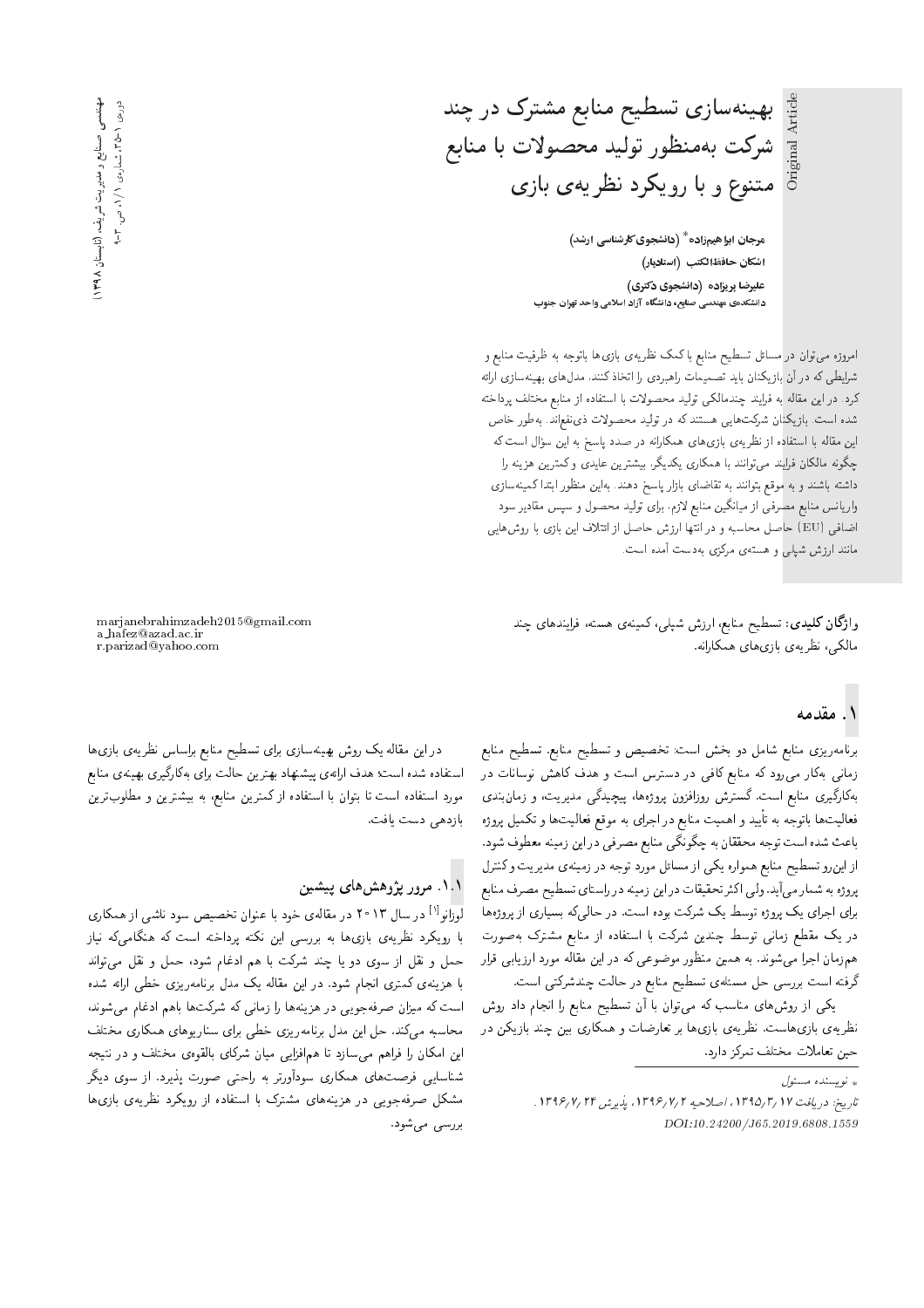ِ فریسک و همکارانش<sup>[۲]</sup> در سال ۲۰۱۰ در مقالهیی با عنوان تخصیص هزینه در حمل و نقل مشترک جنگلبی به بررسی برنامهریزی حمل و نقل در زنجیرهی تأمین چوب در جنگل پرداختهاند. این تحقیق به بررسی برنامهی همکاری هشت شرکت جنگلی در جنوب سوئد پرداخته است و هدف از این تحقیق، یافتن پاسخی است برای این سؤال که چگونه هزینهی کل یا پس!نداز باید بین شرکتهای همکار توزیع شود. در این مقاله همکاری بر اساس مدلهای همکاری از جمله ارزش شیلمی، هسته، هزینههای غیرقابل تفکیک و قیمت سایه بررسی شده است و با استفاده از دو مدل برنامهریزی، ارتباط مستقیم بین عرضه و تقاضا سنجیده شده و توانسته است با روش های همکاری شرکت ها، به ۱۴٪ صرفه جویبی در هزینه ها نائل شود.

لواً<sup>[۲]</sup> در سال °°°۲ در تحقیقی با عنوان ارائهی روش ابتکاری چندمعیاره برای بهبود تخصیص منابع در زمان بندی چند پروژه، به بررسی این نکته پرداخته است که اگر شرکتها یک استخر از منابع محدود داشته باشند، میتوانند با استفاده از روش ابتکاری چندمعیاره باعث بهبود در زمان تأخیر پروژه و زمان اسپلیت ٬ پروژه شوند. این مطالعه نشان داده است که روش ذکرشده انعطافپذیری زمان بندی پروژهها را نسبت به روشهای ابتکاری که بر مبنای قوانین کددهیشدهی بیشینهسازی کل و کمینهسازی دیرترین زمان پایان قرار دارند، بهبود می بخشد.

کولیناس<sup>[۲]</sup> در سال ۲۰۱۳ در مقالهی خود با عنوان ارائهی الگوریتم جدید فراابتکاری مبتنبی بر TS برای حل مسئلهی تسطیح ساخت و ساز با منابع محدود در دسترس معتقد است الگوريتمي مبتنى بر TS وجود دارد كه تسطيح منابع پروژههايي راکه با محدودیت منابع در طول پروژه مواجهاند، انجام میدهد. در این روش کافی است با استفاده از بستههای نرمافزاری تجاری و با تغییر اولویتهای فعالیتها کنترل فنَّاوری،ای هوشمند را بهدست گرفت.

کولیناس و دو تن از همکارانش<sup>[۵]</sup> در سال ۲۰۱۴ در مقالهی ارائهی الگوریتم فراابتکاری مبتنی بر بهینهسازی انبوه ذرات برای منابع محدود، یک مدل فراابتکاری بهینهسازی انبوه ذرات (PSO)<sup>۲</sup> برای حل مسئلهی زمانبندی پروژههای با منابع محدود پیشنهاد میدهند. در این مقاله تلاش شده است ابتدا بهینهسازی انبوه ذرات توسعه يابد و سپس با RCPSP <sup>۳</sup> كلاسيك تطبيق داده شود. اين الگوريتم فراابتکاری از چندین الگوریتم سطح پایین برای تعیین فضای حل تشکیل شده است و زمانبندی فعالیتها را بر مبنای اولویت حل هر الگوریتم سطح پایین مشخص میکند. رویکرد پیشنهادی مقاله روی مجموعهیی از مسائل استاندارد بررسی شده و با سایر رویکردهای بررسی شده در سال های قبل مقایسه شده است. نتایج محاسباتی حاکی از اعتبار اثربخشی روش ارائهشده دارد.

جنگ<sup>[۶]</sup> در سال ۲۰۱۱ در مقالهی بهبود الگوریتم بهینهسازی کلونی مورچه برای تسطیح منابع غیرخطی، از یک روش فراابتکاری برای حل مسئلهی تسطیح منابع غیرخطی استفاده کرده است. وی معتقد است همگرایی زودرس و بهرهبرداری ضعیف از موانع اصلی الگوریتمهای ابتکاری هستند. در این مقاله از الگوریتم بهينهسازي هدايت كلوني مورجهها (DACO)<sup>1</sup> براي حل مسائل تسطيح منابع و بهبود نرخ همگرايي وكيفيت راه حل براي برنامه ريزي واقعي پروژه استفاده شده است.

هاریگا<sup>[۷]</sup> در سال ۲۰۱۲ میلادی در مقالهی ارائهی یک روش فراابتکاری ترکیبی برای حل مسائل تسطیح چندمنبع با تقسیم فعالیتها، به بررسی کمینهسازی هزینههای ناشبی از تغییرات بهرهبرداری از منابع و هزینهی فعالیتهای غیربحرانبی پرداخته است. روش فراابتکاری پیشنهادی ترکیبی از روش انبوه ذرات و بازسازی شبیهسازی شده است. این روش، زمانهای نزدیک بهینه را که کمتر از زمان واقعی محاسبه شدهاند، ایجاد میکند. الگوریتم انبوه ذرات بر مبنای سازوکارهای به روزرسانی

مختلف برای ذرات با سرعت و موقعیت مختلف بهکار می رود. زمان و هزینه از ترکیب دو روش PSO/SA محاسبه و سپس با سایر روشهای موجود مقایسه شده است. بر اساس نتایج حاصل یک روش ابتکاری برای حل مسئلهی تسطیح چندمنبع پیشنهاد شده است.

یونز<sup>[۸]</sup> در سال ۲۰۱۳ در مقالهاش، مسئلهی تسطیح منابع متعدد با استفاده از الگوریتم ژنتیک تطبیقی، به این نکته اشاره کرد که مدیریت منابع ضامن انجام پروژه در زمان و هزینهی مناسب و با کیفیت تعریفشده است. منابع کم یاب در زمان بندی پروژه که منجر به پیچیدگی زمان بندی می شوند، مورد استفاده قرار میگیرند. مسئلهی تسطیح منابع بیان میکند چگونه منابع مصرفشده می توانند کارآمد باشند. در این مقاله یک الگوریتم ژنتیک برای تسطیح منابع بهکارگرفته شده است و از توزیع وایبول برای رسیدن به برآورد بهینهی کلبی بهعنوان شرط خاتمه استفاده شده است.

یونیس و ساد<sup>[۹]</sup> در سال ۱۹۹۶ در مقالهیی که با عنوان تسطیح بهینهی منابع در پروژههای چند منبعی منتشرکردند. روی مسئلهی تسطیح منابع تمرکزکردند. آنان معتقد بودند مدل ریاضی میتواند پروژههای چندمنبعی را حل کند. یک برنامهی توسعه یافتهی رایانه یی در تحلیل مدل به محقق کمک میکند. مدل ریاضی ذکرشده مبتنى بر سه مرحله است: محاسبهى نتايج CPM، يافتن نقطهى انعطاف پذيرى، يافتن حل بهينه (زمانبندى بهينه).

عسگری<sup>[۱۰]</sup> در تحقیقی با عنوان همکاری پیمانکاران جزء در تخصیص منابع مشترک با رویکرد نظریهی بازی، به این نکته اشاره دارد که در مواردی که منابع محدود باشند اهمیت کاهش منابع روزانه به علت محدودیت منابع در رویکرد همکاری افزایش مهیابد. در این مقاله با ایجاد زمینهی همکاری چند پیمانکار در مبادلهی منابع مشترک، مسئلهی تسطیح بهصورت یک بازی همکارانه در نظر گرفته شده و به کمک روشهای حل ارزش شپلی حل شده و هستک سود حاصل از همکاری بین پیمانکاران تقسیم شده است.

حافظالکتب و ماکویی<sup>[۱۱]</sup> در سال ۲۰۱۵ در مقالهیی با عنوان مسئلهی بیشینهی جریان همکاری تحت عدم قطعیت در شبکههای لجستیک، به بررسی این نکته پرداختهاند که چون پارامترهای شبکه در بسیاری از مسائل واقعی نامشخص است، حفظ جریان پایدار از شبکه به اندازهی عبور جریان بیشینه از شبکه مهم است پس صاحبان شبکهها باید برای حفظ بیشینهی جریان عبوری همکاری و تلاش کنند. در این مقاله یک مدل برنامهریزی ریاضی برای حل مسئلهی گراف های چندگانه تحت عدم قطعیت ارائه شده و سپس تعدادی از روش های همکاری براساس نظریهی بازی های بررسی شده است.

قدوسی<sup>[۱۲]</sup> در سال ۲۰۱۳ در مقالهی بهینهسازی چندحالت<sub>ی</sub> منابع محدود با زمان و هزینهی مجزا در زمان بندی پروژه با استفاده از الگوریتم ژنتیک تلاش کرده است که دو عامل مهم در پروژه یعنی زمان و هزینه را بهینه کند. در این مقاله الگوريتم ارائهشده زمان شروع را انتخاب مىكند و بهترين حالت اجراى هر فعاليت را در نظر میگیرد بهگونه یی که همهی محدودیتها ارضا شوند. برای حل این مسئله الگوریتم ژنتیک در جستوجوی راهحلهای غیرمغلوب برای زمان ــ هزینه ــ منابع بهعنوان سه هدف اصلی است. نتایج حاصل از این تحقیق نشان داده است که افزودن قابلیت تسطیح منابع به تحقیقات قبلی مدل عملیتری را فراهم میکند.

برای بیان اهمیت مسئلهی بازی های همکارانه می توان به تحقیقات انجام شده توسط رنسمیرا<sup>۱۰۳]</sup> و پارکر<sup>[۱۴]</sup> در دههی ۱۹۴۰ (در دره تنسی) اشاره کرد. نتایج این تحقیق نشان میداد که مثلاً قدرت کشاورزی و تأسیسات برق ــ آبی وابستگی شدیدی به بازی همکارانه دارد.

در راستای کمینهسازی هزینهها نیز پژوهشهای ارزشمندی انجام شده است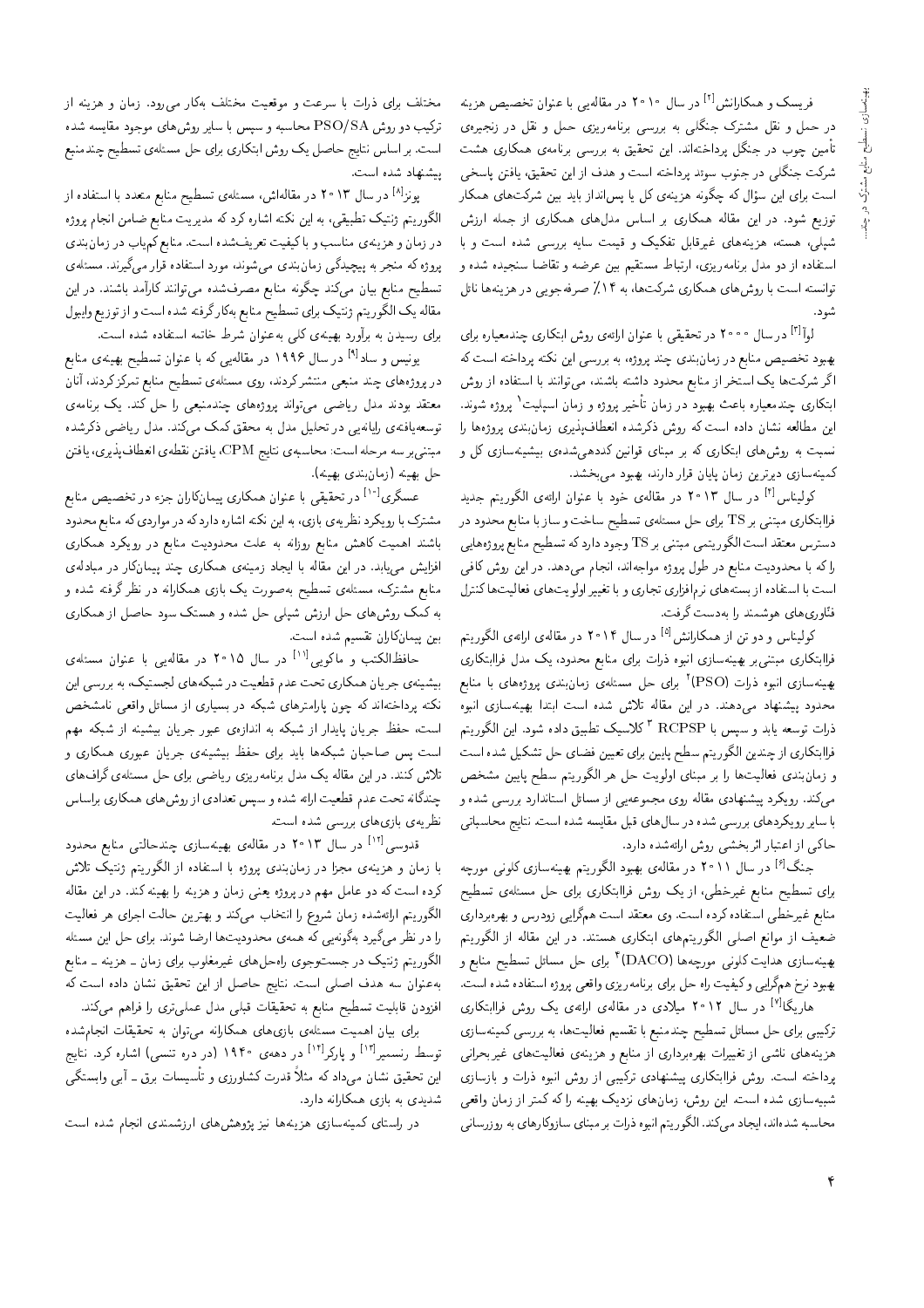که میتوان از آنها بهره گرفت؛ از جمله کارستن<sup>[۱۵]</sup> و وانگ<sup>[۱۶]</sup> در پژوهشهای جداگانهیی موفق شدند با ادغام موجودی قطعات جانبی یک شرکت حمل و نقل با شرکت دیگر، هزینههای اضافی را حذف کنند. بدینترتیب مدیریت موجودی نیز در کمینهسازی هزینهی کل بسیار اهمیت دارد.

محققان دیگری مثل اگنتیس و همکاران<sup>[۱۷]</sup> در سال ۲۰۰۱ و پاسیفیسی<sup>[۱۸]</sup> در سال ۲۰۰۴ در تحقیقات جداگانه یی در زمینهی زمان بندی چندشرکتبی مدلی ریاضی پیشنهاد دادهاند و در آن مسئله فروشگاهی را بررسی کردهاند که دوشرکت مالک آن هستند و برای استفادهی بهینه از منابع موجود با هم رقابت میکنند و سعی در بهینهسازی تابع هدف دارند. کارهایی نیز در زمینهی تعامل چند شرکت با یک منبع توسط اگنتیس و همکاران<sup>[۱۹]</sup> در سال ۲۰۰۹ و چنگ<sup>[۱۶]</sup> و یان<sup>[۲۱]</sup> در سال های ۲۰۰۶ و ۲۰۰۸ انجام شده است. آنها توانستند روش های ریاضی دقیقی را با وجود همهءی پیچیدگی۵ای موجود، استخراج کنند.

در یک ائتلاف با ارزش فزاینده، همکاری شانه به شانه توأم با رقابت پنهان شکل میگیرد. اگرچه در این زمینه مقالات وکتب بسیاری نوشته شده است، تاکنون تحقیقی در زمینهی همکاری چند شرکت (در فضای پیوسته) برای تولید محصولات مختلف با استفاده از منابع متعدد و در بازههای زمانی خاص انجام نشده است. در این مدل نیازی به اشتراکگذاری همهی منابع نیست و این خود به معنی صرفهجویی در مصرف منابع موجود (بهخصوص منابع مصرفی تجدید ناپذیر) است.

آنچه نوآوري اين مقاله محسوب ميشود درنظرگرفتن تمام موارد ذكرشده به صورت همزمان در مسئله و مدلسازی و حل آن است که در تحقیقات قبلی انجام نشده

## ۲. فرضها و پیش نیازها

طرحوارهی مسئله در شکل ۱ رسم شده است.

#### ۰۱.۲ فرضیات

- شبکهی اجرای فعالیتها ثابت فرض میشود؛ بدین معناکه در طول اجرای پروژه روابط پیش نیازی و پس نیازی تغییر نمیکند.
	- زمان اجرای هر فعالیت قطعی و مشخص است.
- در تخصیص منبع مورد نظر، از شرکت A به شرکت B هیچ تأخیر زمانبی وجود



شکل ۱. چند شرکت در بازههای زمانی مختلف، با تشکیل ائتلاف از منابع مشابه و مشترک برای تولید محصول استفاده میکنند.

ندارد. به عبارت دیگر به محض آنکه مازاد منبع در فعالیتی دیده شد آن مقدار مازاد به فعالیت دیگری تخصیص می یابد.

- نوع منابع مورد استفادهى شركتهاى مختلف يكسان است.
	- پروژهها از هم مستقلاند و فعالیت مشترک ندارند.
- و زمان پایان پروژه ثابت است (همهی پروژهها از لحظهی د $t_1$  شروع میشوند و تا  $\bullet$ لحظهى  $t_n$  ادامه مى يابند).
	- تعداد شركت ها براى انجام فرايند تسطيح منابع ثابت است.

#### ۲.۲. معرفی مؤلفه های مدل ۰۱.۲.۲ متغیرهای تصمیم

 $\cdot t$  : میزان منبع  $i$ ام مورد نیاز شرکت  $k$ ام برای تولید محصول نوع  $x$  در لحظه $q_{xijt}$ . $x$  ام برای تولید محصول نوع  $i$  مقررد نیاز شرکت  $k$ ام برای تولید محصول نوع $E(q_x)_{ik}$ 

#### ٢.٢.٢. بارامترها

 $t$  : ظرفیت منبع  $i$ ام درشرکت  $k$ ام در لحظه $S_{i\boldsymbol{k}t}$ z: نوع محصول مورد بررسي؛  $\cdot$ زمان كل $T$ : تعداد اعضای ائتلاف؛  $\tilde{C}_m$  $c_m$  واریانس ائتلاف  $V(c_m)$  $\cdot$  تعداد کل اعضا $N$  $k$  : ارزش ائتلاف  $c$  بدون حضور بازیکن  $\vartheta(c/k)$ . مقدار تخصیصیافته به بازیکن  $k$ ام.

### ۳. فرمول بندی مدل

.<br>هدف از این برنامهریزی همسطحکردن تقاضاها برای برخی منابع خاص در طول زمان اجرای طرح است که هزینهی نوسان أنها بالاست. مدلهای تسطیح منابع به این امر می $\zeta$ ردازند که آیا بدون اینکه زمان پروژه از  $t_n$  بیشتر شود می $\bar{\zeta}$ وان پروژهها را بهگونه یی انجام دادکه نوسانات منابع کمینه شود؛ بهطور خاص در مسئلهى مطرح شده در این مقاله مدلهای تسطیح منابع برای استفادهی بهینه و افزایش کارایی منابع مشترک مصرفی در شرکتهاست.

طرحواره ی مسئلهیی که مدل آن فرمولبندی میشود در شکل ۲ آمده است.



شکل ۲. میزان منابع در اختیار شرکتها (برای هر شرکت، ۵ منبع در نظر گرفته شده) و میزان مورد نیاز منابع برای تولید محصول.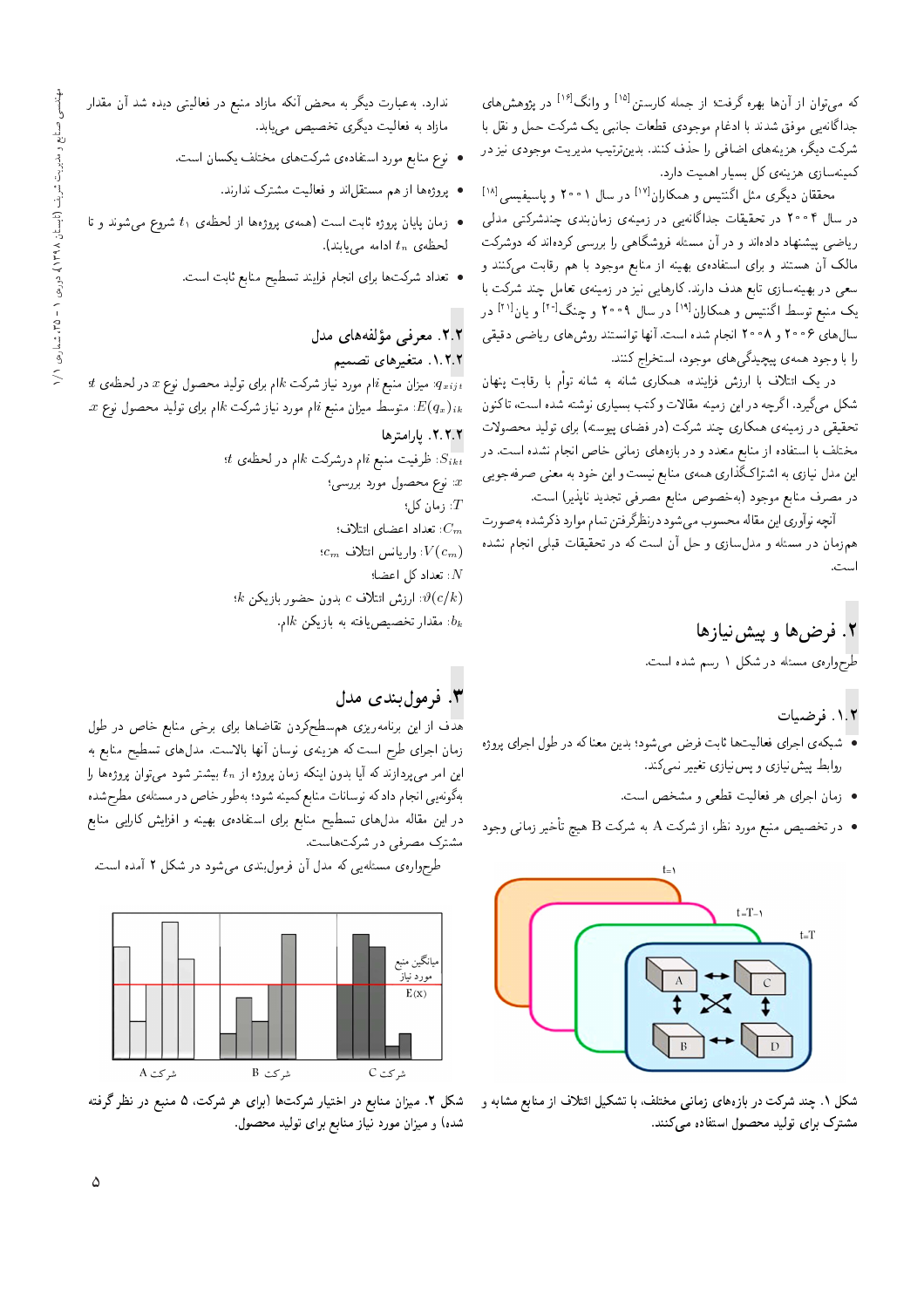$(1)$ 

Min 
$$
V_{(c_m)} = \sum_{t} \sum_{i \in c_m} \sum_{x} (q_{x_{it}} - E (q_x)_{it})^{\dagger}
$$
 (1)

subject to: 
$$
\sum_{k \in c_m} q_{x_{ikt}} \leq \sum_{k \in c_m} S_{x_{ikt}}
$$

$$
E(q_x)_{it} = \frac{\sum_t q_{x_{it}}}{T} \tag{7}
$$

رابطهی شمارهی ۱ تابع هدف مسئله را نشان میدهد که در آن قصد داریم میزان اختلاف میان منابع موجود و میانگین منابع موردنیاز برای تولید محصول را کمینه کنیم. از آنجا که در برخی موارد ممکن است میزان منابع در دسترس کمتر از میزان منابع مورد نیاز باشد و برعکس، حاصل این عبارت میتواند مثبت یا منفی باشد؛ بنابراین در این راستا و برای جلوگیری از خنثه شدن نوسانات مثبت و منفی در مدل. از واریانس استفاده کردهایم و مدل را بهصورت غیرخطی نوشتهایم. رابطههای ۲ و ۳ محدودیتهای مسئله را بیان میکنند. بر اساس محدودیت ۲ میزان منابع مورد استفاده نمی تواند از بیشینهی منبع در دسترس بیشتر شود و محدودیت شمارهی ۳ نیز نحوهی محاسبهی میانگین منابع مورد استفاده را بیان میکند.

در مسئلهی تخصیص کمّی منابع، با توجه به اینکه در صورت همکاری بین طرفین، مجموع سود بالاتری حاصل میشود و درنتیجه سود هر بازیکن نیز بالاتر می رود، نظریهی بازی ها دارای کاربرد مناسبی است.

شرکت در رویکرد نظریهی بازیها، معادل n بازیکن در تخصیص منابع مورد  $n$ نظر در این تحقیق است. برای پیداکردن بهترین تخصیص منابع به این بازیکن ها از میان استراتژی های موجود در نظریهی بازی ها از استراتژی همکارانه استفاده میشود. یکی از مسائل مهم در نظریهی بازیها یافتن روشی مناسب برای تخصیص سود ناشی از همکاری است. از میان روشهای مختلفی که توسط محققان پیشنهاد شده است روشهای هستهی مرکزی، شپلی، و ارزش تاو مناسب بهنظر می رسند. این روشها مقدار مشخصی از سود را به نسبت میزان تأثیرگذاری بازیکن در رسیدن به هدف بازی، در ائتلافهای مختلف به هر بازیکن تخصیص میدهند.

با توجه به وجود n بازیکن در این مسئله تعداد کل ائتلاف های قابل تشکیل  $n$ ائتلاف است که شامل ائتلافهای انفرادی، دوعضوی، سه عضوی، …، n عضوی، و مجموعه تهي است. بايد توجه داشت هر ائتلاف محدوديتهايي را به مدل اضافه می کند. در هر یک از این روش ها همهی تخصیص های ممکن که همهی بازیکنان حاضر به پذیرش آن هستند، به دست میآید. این روشها برای تخصیص مورد قبول همه ی بازیکنان دو معیار را ارضا میکنند: الف) ارزش کسب شده از ائتلاف نباید کمتر از مجموع ارزش کسبشدهی تکتک بازیکنان باشد. ب) ارزش کسبشده در ائتلاف همهى اعضا با هم نبايد كمتر از مجموع ارزش كسبشدهى تكتك بازيكنان باشد. بیان ریاضی شروط ذکرشده بهصورت زیر است:

$$
Z_1 \ge v(1)
$$
  
\n
$$
Z_1 \ge v(1)
$$
  
\n
$$
\vdots
$$
  
\n
$$
Z_n \ge v(n)
$$
  
\n
$$
Z_1 + Z_1 \ge v(1, 1)
$$
  
\n
$$
\vdots
$$
  
\n
$$
Z_{n-1} + Z_n \ge v(n-1, n)
$$
  
\n
$$
Z_{n-1} + \ldots + Z_n = v(1, 1, ..., n)
$$

 $\lambda, n)$ 

برای تعیین میزان تخصیص به هر ائتلاف از روشهای شپلی، هستهی مرکزی، و كمينهى هسته استفاده شده است. نتايج در جدول ١ أمده است.

برای حل مسئله با استفاده از مدل پیشنهادی این مقاله (روش کمینهسازی واریانس)، با توجه به غیرخطی بودن مدل می توان از نرمافزار متلب برای حل برنامەريزى غيرخطى استفادە كرد. البته روش سادەترى نيز براى پيداكردن جواب بهینه وجود دارد؛ می;توان با تغییر متغیر، مسئله را به فرم خطی تبدیل کرد و از نرم|فزارهای حل مسائل خطی مانند لینگو استفاده کرد. در اینجا برای حل مسئله از روش دوم استفاده شده است.

$$
\text{Min}V_{(c_m)} = \sum_{t} \sum_{i} \begin{pmatrix} + & - \\ d & + & d \\ it & it \end{pmatrix} \tag{f}
$$

Subject to:

$$
\vec{d}_{it} - \vec{d}_{it} \cong q_{x_{it}} - E(q_{x_i})
$$
\n
$$
( \Delta
$$

$$
\sum_{k \in c_m} q_{x_{ikt}} \le \sum_{k \in c_m} S_{x_{ikt}} \quad \forall t, \quad \forall i
$$
\n
$$
(9)
$$

$$
E(q_x)_{ik} = \frac{\sum_t q_{x_{ikt}}}{T}
$$
  

$$
\vec{d}_{it}, \vec{d}_{it} \ge \circ
$$
 (V)

رابطهی ۴ مدل مسئله را در حالت خطی شده نشان می دهد. رابطهی ۵ به معرفی تغییر متغیر مسئله مهربردازد. رابطههای ۶ و ۷ نیز همان محدودیتهای قبلهاند و تغییری نکردهاند. حال اگر فرض شود بردار B کلیهی مقادیر تخصیص یافته به ائتلاف ها را نشان دهد و P تعداد کل بازیکنان باشد:

$$
\vec{B} = (b_{1}, b_{\mathsf{r}}, b_{\mathsf{r}}, b_{\mathsf{r}}, b_{\mathsf{r}}, b_{\mathsf{r}}, b_{\mathsf{r}}, \mathsf{r}, b_{\mathsf{r}}, \mathsf{r})
$$

$$
\sum_{i=1}^{N} bi \ge \vartheta(p) \tag{4}
$$

$$
EU(C_m) = \vartheta(c_m) - \sum_{p_i \in c_m} v(p_i) \quad \forall C_m \in P
$$
 (1)

$$
Synergy(C_m) = \frac{EU(C_m)}{\vartheta(C_m)}\tag{1}
$$

بر اساس رابطهی ۹، مجموع تخصیصیافته به تکتک بازیکنان نمیتواند از ارزش کسبشدهی آنان کمتر باشد. در رابطههای ۱۰ و ۱۱ نیز مقادیر مطلوبیت اضافی و همافزایی حاصل از ائتلاف محاسبه شدهاند. مثلاً اگر میزان تخصیصی به هر ائتلاف به شرح زیر باشد با توجه به این روابط می توان (جدول ۱) را تکمیل کرد:

$$
\vec{B} = (\texttt{YT}/\texttt{VA}, \texttt{OA}, \texttt{AF}/\texttt{TO}, \texttt{VTY}/\texttt{VA}, \texttt{VY}, \texttt{YY}/\texttt{VA}, \texttt{YYY}/\texttt{VA})
$$

اگر بخواهیم برای تعیین حل بهینه از روش هستهی مرکزی استفاده کنیم از آنجا که هسته در واقع مجموعهيي از تمام تخصيص هاي ائتلاف هاست، جايي كه هسته تهي نباشد به معنی رسیدن به ثبات است.

$$
Core(\circ) = \left\{ b \in \vec{B} \middle| e \left( C, \vec{b} \right) \le \circ, \ \forall C \subset p \right\} = \left\{ \vec{b} \in B \middle| v(c) \le \sum_{i=1}^{N} bi \ \forall C \subset P \right\}
$$
\n(11)

همچنین برای حل به کمک روش کمینهی هسته استفاده از تعریف زیر ضروری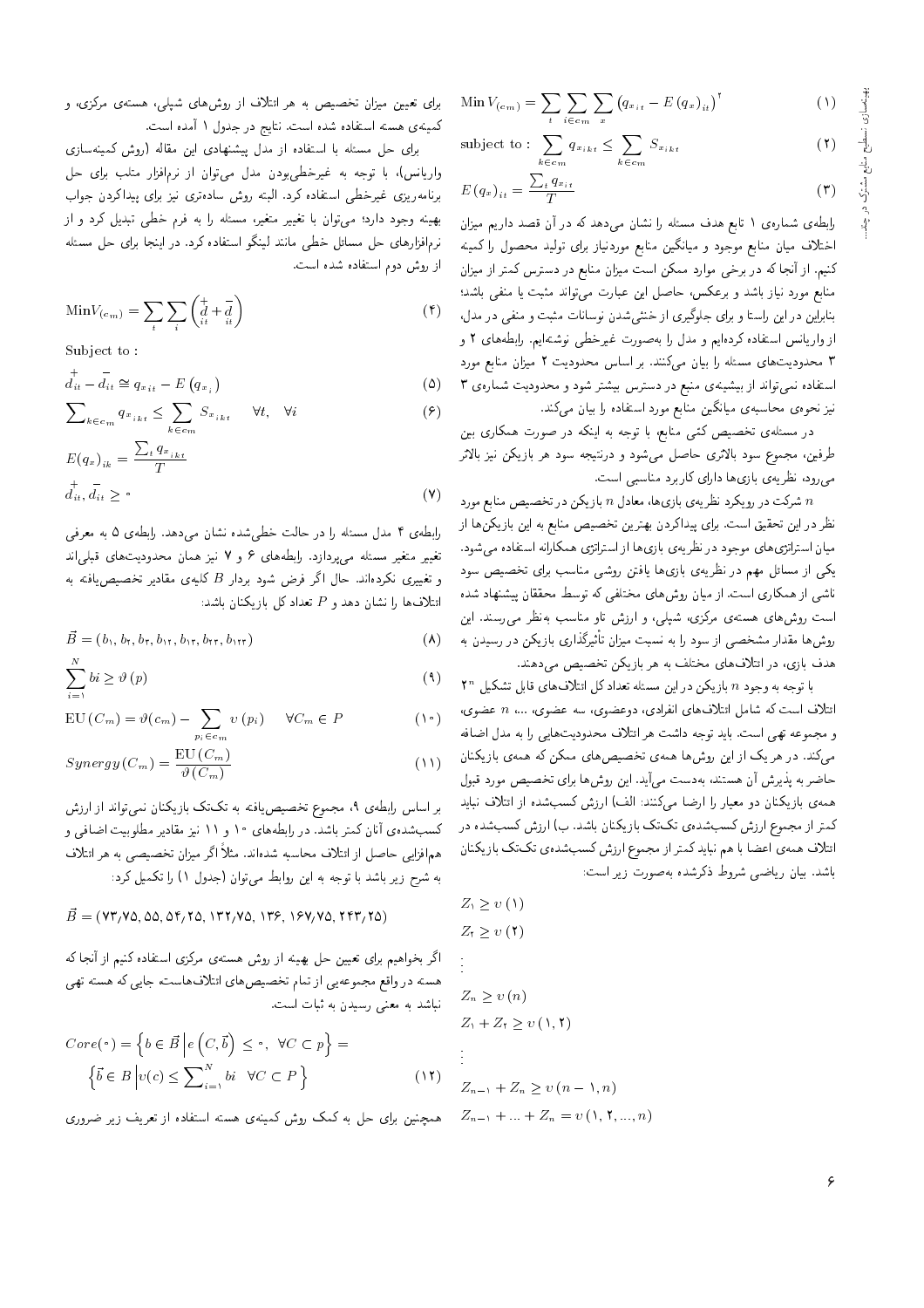| میزان همافزایی                       | میزان عایدی اضافی      | ارزش                           | ميانگين منبع |    |   |    | واريانس                                 | ائتلاف           |
|--------------------------------------|------------------------|--------------------------------|--------------|----|---|----|-----------------------------------------|------------------|
| ائتلاف                               | حاصل از ائتلاف         | كسب شده                        | ۴            | ٣  | ٢ |    | ائتلاف                                  |                  |
| $\bullet$                            | $\mathbf 0$            | VT <sub>1</sub> Y <sub>0</sub> | 1,70         | ۵  |   | ٣  | YY, YQ                                  | $C_{\lambda}$    |
| $\bullet$                            | $\circ$                | ۵۵                             |              | ۴  |   | ٢  | ۵۵                                      | $C_5$            |
| $\bullet$                            | $\circ$                | ۲٫۲۵ ت                         | $\cdot$ , ۲۵ | ٣  | ٢ | ۴  | $\Delta \mathbf{r} / \mathbf{r} \Delta$ | $C_{\mathbf{r}}$ |
| $\circ$ , $\circ$ $\uparrow$ $\circ$ | ۴                      | 177,70                         | 7, V 5       | ۶  | ۴ | ٩  | $\Upsilon$                              | $C_{\rm M}$      |
| $\cdot$ , $\cdot$ $\Delta \Lambda$   | ٨                      | 156                            |              | ٧  | ٣ | ۱۱ | ۱۳۶                                     | $C_{\rm yr}$     |
| $\cdot$ , ۳۴۹                        | $\Delta\lambda/\Delta$ | 187, YA                        | 1,70         | ١٠ | ۴ | ۱۲ | 187,70                                  | $C_{rr}$         |
| $\cdot$ , ۲۴۸                        | 8.70                   | ۲۴۰                            | $r, r_0$     | ۱۵ | ۵ | ۱۶ | ٢۴۰                                     | $C_{\rm{HT}}$    |
|                                      |                        |                                |              |    |   |    |                                         |                  |

جدول ۱. مقدار بهینهی ارزش و میانگین هر ائتلاف.

جدول ۲. مقدار بهینهی ارزش هر ائتلاف با روش های مختلف.

| روش مطلوبيت برابر                       | كمينەي هسته                                                  | هستهى مركزى                              | ارزش تاو                                   | ارزش شپلی                                                 | ائتلاف              |
|-----------------------------------------|--------------------------------------------------------------|------------------------------------------|--------------------------------------------|-----------------------------------------------------------|---------------------|
| $Y\Delta/\Delta$ .                      | $\mathsf{v}\mathsf{\Delta}_{\mathsf{1}}\mathsf{\Delta}\circ$ | $Yf/Fr\cdot Y$                           | $VP,$ $PP$ $\circ$                         | $Y$ ۶, ۳۳۳۳                                               | تک عضوي             |
| پايدارى                                 | پايدارى                                                      | پايدارى                                  | پايدارى                                    | پايدا ری                                                  | پايداري/عدم پايداري |
| $\lambda \gamma f \Delta \cdot \lambda$ | ۲۰۷٬۲۵                                                       | $\lambda$ 2/8 $\lambda$ 4                | $\lambda \Upsilon / 9 \lambda \cdot \cdot$ | $\lambda \Upsilon$ , $\lambda \Upsilon \Upsilon \Upsilon$ | دوعضوي              |
| پايدارى                                 | پايدارى                                                      | پايدارى                                  | پايدارى                                    | پايدارى                                                   | پايداري/عدم پايداري |
| $\lambda$ ۳, ۲۹۹۲                       | $\mathfrak{S} \circ {}_{\mathfrak{f}} \Delta \circ$          | $\lambda \Delta$ <sub>/</sub> 9 $\mu$ ۴۹ | $\lambda \Delta / 9.7$                     | $\lambda$ ۴, $\cdot$ $\lambda$ ۳۳                         | سه عضوى             |
| پايدارى                                 | پايدارى                                                      | پايدارى                                  | پايدارى                                    | پايدا ری                                                  | پايدارى/عدم پايدارى |

است:

$$
Core(\varepsilon) = \left\{ \vec{b} \in \vec{B} \, \middle| \, e \left( C, \vec{b} \right) \le \varepsilon, \, \forall C \subset P; C \neq P, C \neq \phi \right\}
$$
\n
$$
(17)
$$

در واقع روش کمینهی هسته به کمینهسازی بیشینهی هسته می پردازد. از آنجا که روش هسته ممکن است نتواند یک نقطهی منحصر بهفرد را بهعنوان عایدی حاصل از ائتلاف بازیکن iام شناسایی کند، اولین نقطهی غیر تهی را تخصیص می دهد.

 $(\varepsilon)$  بنابراین اگر به جای مقدار (°) در رابطهی ۱۲، مقدار خیلی کوچکی قراردهیم، با کمینهکردن عبارت حاصل فضای هسته بهطور پیوسته از مرزهای فضای جواب فاصله میگیرد تا به یک نقطه برسد. به عبارت دیگر با اینکار می خواهیم میزان ناخشنودی بازیکنان را از حضور در ائتلاف مورد نظر کمینه کنیم. از آنجا که عبارت تحت تابع كمينهسازي عبارتي خطي است، مي توان براي حل از نرم|فزار لينگو استفاده کرد.

Min $\varepsilon$ 

s.t: 
$$
e(C, \vec{b}) = v(C) - \sum_{i \in c} bi \le \varepsilon \quad \forall C \in P, \quad C \ne P
$$
 (1f)

روش شیلی نیز با توجه به اینکه ائتلاف مورد بررسی متشکل ازکدام بازیکنان است می تواند مقدار بهینهی تخصیص عایدی را محاسبه کند.

$$
\varphi_i = \frac{\left[\sum_{i \in e_m} (C - 1)!(N - C)!\right] [\vartheta(c) - \vartheta(c\backslash i)]}{N!}
$$
 (10)

در رابطهی ۱۵ مقدار  $\varphi_i$  محاسبهشده همان مقدار تخصیص یافته به بازیکن  $i$ ام با  $(b_i)$  استفاده از روش شیلی است

در جدول ۲ مقادیر بهینهی محاسبهشده را می توان مشاهده کرد. لازم به توضیح است که روابط مطلوبیت برابر و کمینهی هسته بهصورت خطی نوشته شده و جواب نهایی با کمک نرم|فزار لینگو بهدست آمده است. جواب بهینهی سایر روش های ذکرشده در جدول ۲، با توجه به روابط موجود به کمک جعبهابزارهای<sup>0</sup> نرم|فزار متلب<br>با میلمونیسیا حاصل شده است.

Min Z

subject to:

$$
Z \ge \frac{b_i}{v(i)} - \frac{b_k}{v(k)} \qquad \forall i, k \in P \tag{19}
$$

$$
\sum_{i \in C} b_i = v(p) \tag{1V}
$$

این رابطهها برای کمینهسازی بیشینهی اختلاف بین مطلوبیت دوبهدوی بازیکنان (EUM) " استفاده میشود. رابطهی ۱۶ مطلوبیتهای مختلف را بین بازیکنان<br>مقال میکنید که است که اسلام استان دوبهدو برقرار میرکند بهطوریکه اندازهی این مطلوبیت از بیشینهی اختلافی که در تابع هدف تحت تابع كمينهسازى قرار مىگيرد، بيشتر نشود. در رابطهى ١٧ مجموع مطلوبیتهای تخصیص یافتهی باز یکنان باید با ارزش کسبشده توسط آن بازیکنان برابر باشد.

مقدار تخصیص یافته به بازیکنان و هستهی حاصل از این تخصیص در شکل ۳ مشخص شده است. این شکل به کمک نرمافزار متلب رسم شده است.

# ۴. نتیجهگیری

از آنجا که مدیریت صحیح در تأمین منابع می تواند معیار تأثیرگذاری در کاهش<br>این این مورکی بیان و بیان می گ هزینههای هر شرکت باشد، برای پیشگیری از تحمیل هزینههای گزاف به شرکتها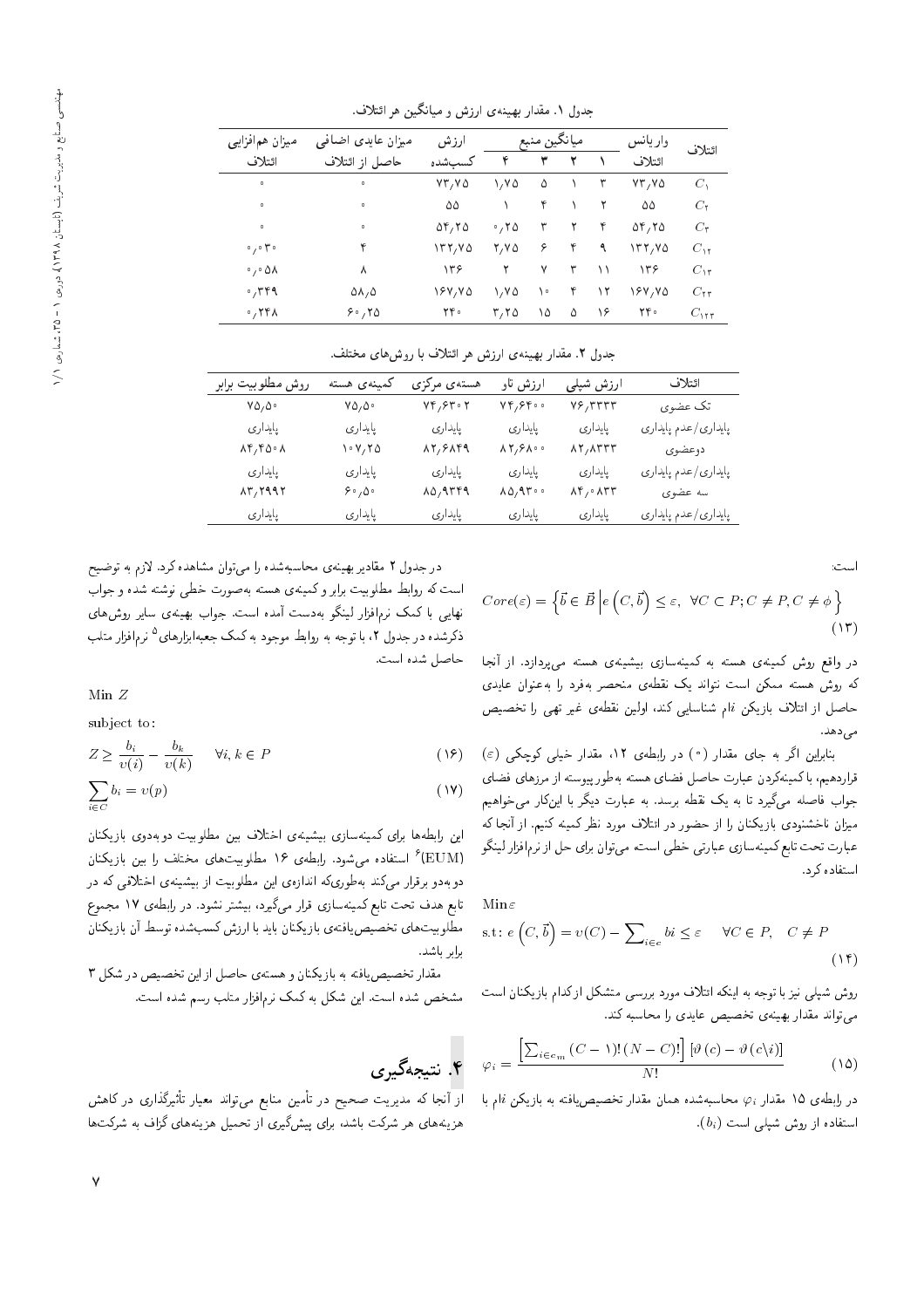

شکل ۳. هسته در حالت ائتلاف با سه بازیکن.

و متعاقباً کاهش سود ناشی از آن شرکتهای هم سطح می توانند با ایجاد روابط همکارانه و سهیم شدن در منابع مورد نیاز یکدیگر برای دست،یابی به یک هدف تلاش کنند و همانگونه که در مدل ارائهشده این مقاله و نتایج نمایان است با بازی همکارانه و مبادلهی منابع مشترک اصل جمعپذیری رعایت شده است و بازیکنان این امکان را دارند که با مشارکت در ائتلافهای بزرگ تر عایدی بیشتری بهدست آورند.

مدل مسئله در یی دست یابی به کمینهی اختلاف بین نرخ منابع موجود و منابع مطلوب، کمینهسازی اختلاف بین تسطیح منابع در هر مرحله نسبت به مرحلهی قبل ارائه شده است. این مقاله به دنبال دست یابی به اهداف کلی نظیر بهبود میل به همکاری در میان شرکتها، بهبود پتانسیل کاری در سطح کلان، و اهداف جزئی همچون افزایش نرخ بهرهوری، افزایش انگیزهی کاری، افزایش سود حاصل، کاهش هزینهها، کاهش مصرف منابع تجدیدناپذیر، به اشتراکگذاری دانش فنی بین شرکتها بوده است و برای بررسی دست یابی به این اهداف چندین روش نظیر ارزش شیلی، هستهی مرکزی، کمینهی هسته، ارزش تاو، روش مطلوبیت برابر (EUM)، در یک مثال عددي استفاده شده است

در مورد تحدب فضای مورد بررسی نیز همانگونه که می،دانیم زمانی فضای .<br>بازی همکارانه محدب است که فضای هسته درون فضای حاصل از همکاری سه بازیکن محیط باشد. بنابراین در مثال ارائهشدهی این مقاله همانگونه که از شکل ۳ مشخص است می توان نتیجه گرفت که این بازی محدب نیست.

تبدیل مدل ارائهشده در این مقاله به مدلی احتمالی و غیرقطعی، بررسی میزان رضایت و پایداری افراد از حضور در ائتلاف با روش های دیگری مانند روش گاتلی ۲ و مقایسه ی نتایج حاصل با نتیجهی بهدستآمده در مقالهی حاضر پیشنهادی است كه براى تحقيقات آتى در اين زمينه ارائه مى شود.



- 1. Split
- 2. particle swarm optimization
- 3. resource-constrained project scheduling problem
- 4. direction ant colony optimization
- $5$  toolbox
- 6. equal utility method
- 7. Gatly

### منابع (References)

- 1. Lozano, S., Moreno, P., Adenso-Díaz, B. and et al. "Cooperative game theory approach to allocating benefits of horizontal cooperation", European Journal of Operational Research, 229, pp. 444-452 (2013).
- 2. Frisk, M., Göthe-Lundgren, C., Jörnsten, K. and et al. "Cost allocation in collaborative forest transportation". European Journal of Operational Research, 205, pp. 448-458 (2010).
- 3. Lova, A., Maroto, C. and Tormos, P. "A multicriteria heuristic method to improve resource allocation in multiproject scheduling", European Journal of Operational Research, 127, p. 408-424 (2000).
- 4. Koulinas, G.K. and Anagnostopoulos, K.P. "A new tabu search-based hyper-heuristic algorithm for solving construction leveling problems with limited resource availabilities", Automation in Construction, 31, pp. 169-175  $(2013).$
- 5. Koulinas, G., Kotsikas, L. and Anagnostopoulos, K. "A particle swarm optimization based hyper-heuristic algorithm for the classic resource constrained project scheduling problem", Information Sciences, 277, pp. 680-693 (2014).
- 6. Genga, J., Wengb, L. and Liu, S. "An improved ant colony optimization algorithm for nonlinear resourceleveling problems", Computers and Mathematics with Applications, 61, pp. 2300-2305 (2011).
- 7. Hariga, M. and Alsayegh, H. "Hybrid meta-heuristic methods for the multi-resource leveling problem with activity splitting", Automation in Construction, 27, pp. 89-98 (2012).
- 8. Ponz-Tienda, J.L., Yepes, V., Pellicer, E. and Moreno-Flores, J. "The resource leveling problem with multiple resources using an adaptive genetic algorithm", Automation in Construction, 29, pp. 161-172 (2013).
- 9. Younis, M.A. and Saad, B. "Optimal resource leveling of multi-resource projects", Computers ind. Engng, **31**(1/2), pp. 1-4 (1996).
- 10. Asgari, M. and Afshar, A. "The allocation of resource among the contractors working in collaboration with cooperative game theory approach", Paper Fourth International Conference on Project Management  $(2009)$ .

http://www.civilica.com/paper-IPMC04-IPMC04- $056.html$ 

11. Hafezalkotob, A. and Makui, A. "Cooperative maximum -flow problem under uncertainty in 4 logistic networks", Applied Mathematics and Computation, 250, pp. 593- $604(2015)$ .